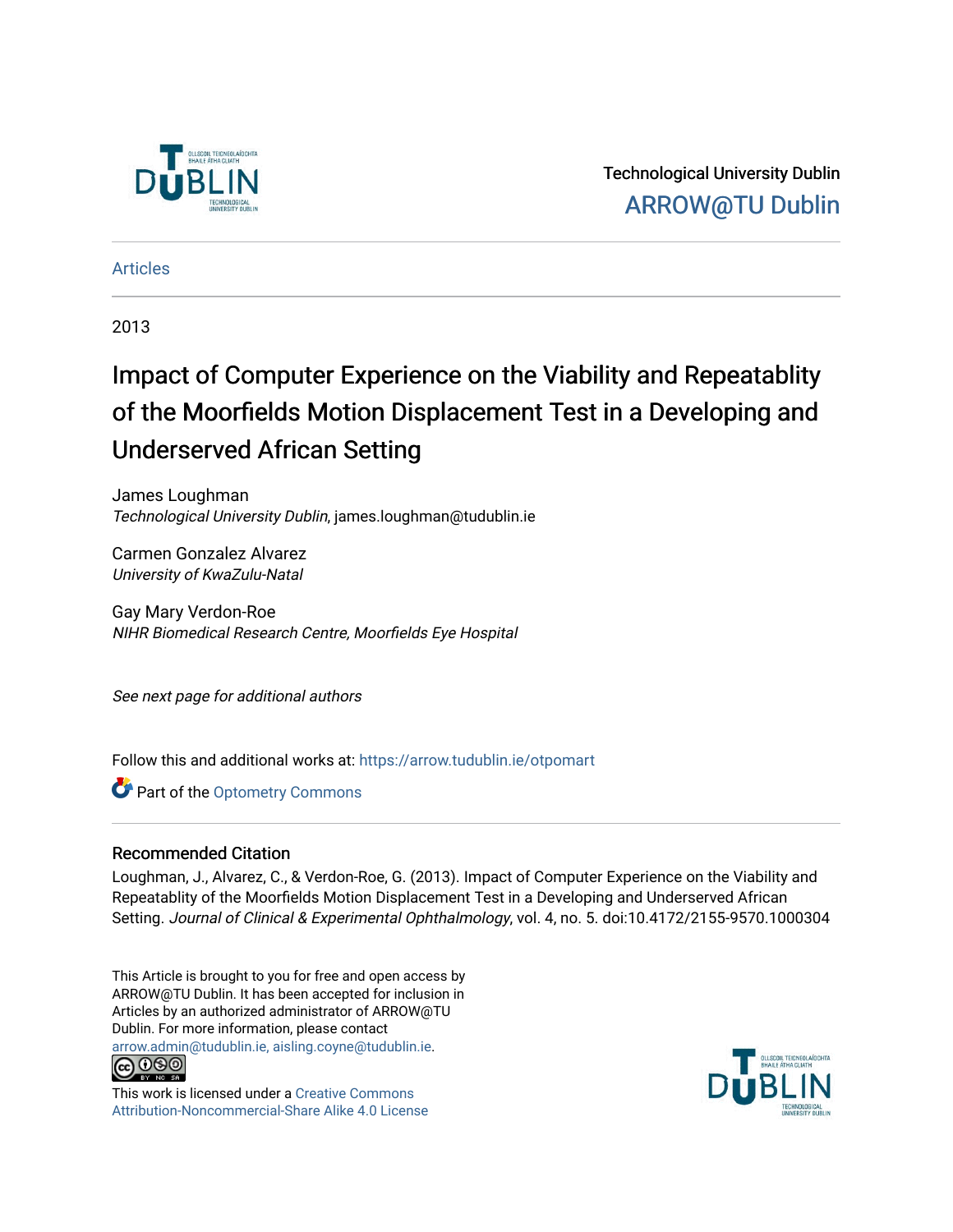## Authors

James Loughman, Carmen Gonzalez Alvarez, Gay Mary Verdon-Roe, Roger Anderson, Ramos Antonio Manuel, and Kovin Naidoo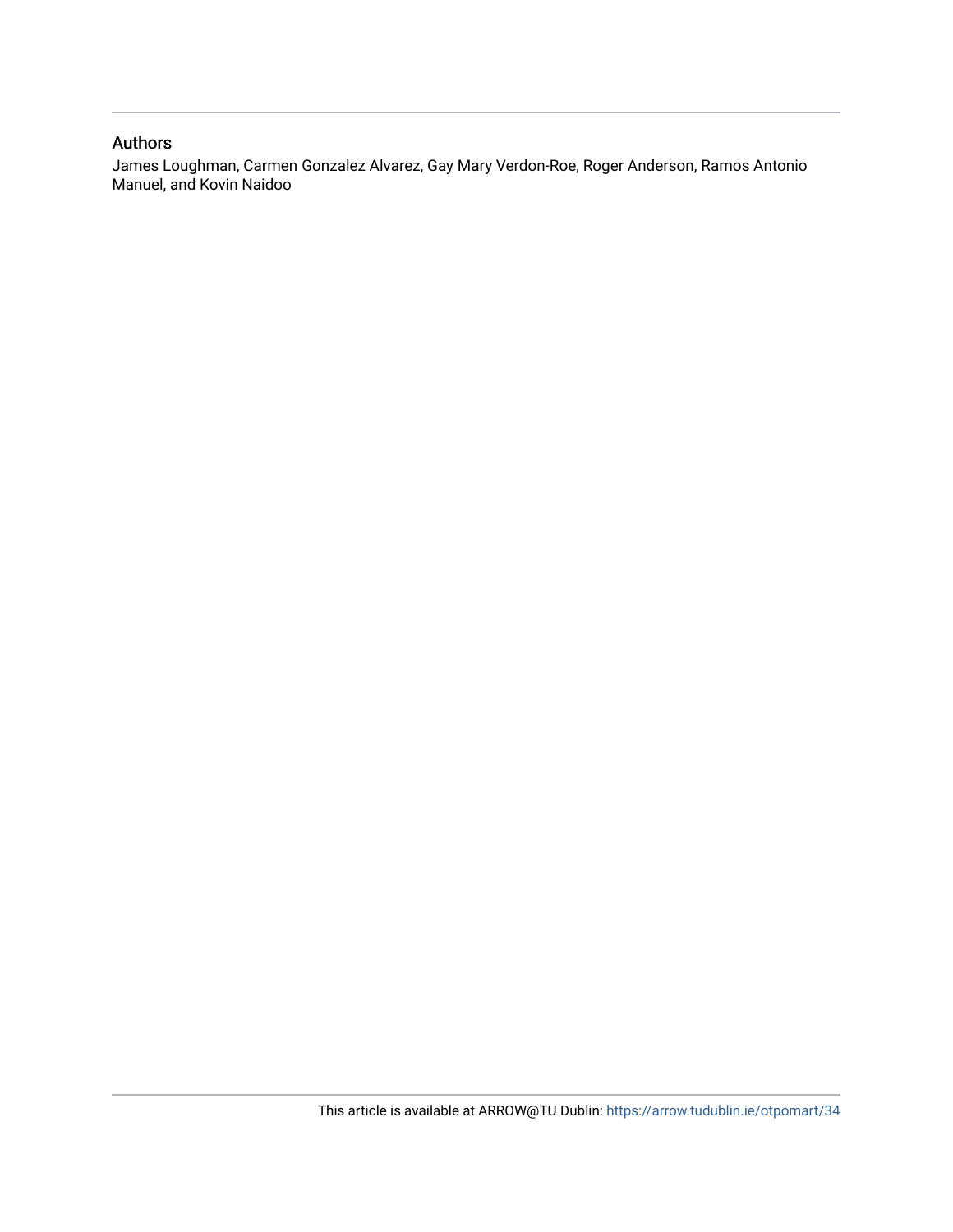

#### Research Article Open Access **Contract Contract Contract Contract Contract Contract Contract Contract Contract Contract Contract Contract Contract Contract Contract Contract Contract Contract Contract Contract Contract Con** Research article Open Access

# Impact of Computer Experience on the Viability and Repeatability of the Moorfields Motion Displacement Test in a Developing and Underserved African Setting

#### James Loughman<sup>1,2</sup>, Carmen Gonzalez Alvarez<sup>1</sup>, Gay Mary Verdon-Roe<sup>3</sup>, Roger Anderson<sup>3,4</sup>, Ramos Antonio Manuel<sup>s</sup> and Kovin Naidoo<sup>2,6</sup>

*1 Optometry Department, College of Sciences & Health, Dublin Institute of Technology, Kevin Street, Dublin 8, Ireland*

*2 African Vision Research Institute, Faculty of Health Sciences, University of KwaZulu Natal, Durban, South Africa*

*3 NIHR Biomedical Research Centre, Moorfields Eye Hospital NHS Foundation Trust and UCL Institute of Ophthalmology, London, United Kingdom*

*4 School of Biomedical Sciences, University of Ulster, Coleraine, Northern Ireland*

*5 Optometry Department, Faculty of Health Sciences, Universidade Lúrio, Nampula, Mozambique*

*6 Brien Holden Vision Institute, Durban, South Africa*

#### **Abstract**

**Background:** The current study was designed to explore the effect of computer experience on the viability and testretest repeatability of the Moorfields Motion Displacement Test (MMDT), a novel computer-driven glaucoma screening device, in an African community setting.

**Methods:** 164 healthy subjects were recruited from a semi-rural Mozambican environment, and stratified according to computer experience (computer naïve: n=85, computer familiar: n=79). A suprathreshold screening test algorithm was employed, and the global probability of true damage (GPTD), testing time (TT) and false positive (FP) response rate were recorded. The visual field test was conducted twice on the same eye, and results compared to determine intra-sessional repeatability.

**Results:** No inter-group differences in GPTD or TT (*p*>0.05) were observed between computer subgroups, although FP response rate was significantly higher among computer naïve subjects (*p*=0.00 for both tests). No inter-sessional differences were observed for GPTD, TT and FP (*p*>0.05 for all) for either subgroup. A statistically significant positive correlation was found between repeat GPTD, TT and FP measures for all subgroups (*P*<0.05 for all). Bland Altman analysis revealed good repeatability for both subgroups.

**Conclusion:** This is the first study to evaluate the effect of computer experience on the test-retest repeatability of the MMDT device in an African setting, which is important given the glaucoma screening challenges and the disparities in access to information technology that are unique to developing countries. The results support its general repeatability for those community members likely to be encountered in developing countries, without prior experience of computers.

**Keywords:** Moorfields motion displacement test; Glaucoma; Africa; Computer experience; Repeatability

### **Introduction**

Most recent estimates indicate that there are 285 million people who are visually impaired worldwide [1]. About 90% of the world's visually impaired live in developing countries, and up to 80% of visual impairment is avoidable [1]. As the second leading cause of global blindness [1,2], the World Health Organisation (WHO) and VISION 2020 programmes for the prevention of avoidable blindness have specifically identified glaucoma as a priority condition [3,4].

The global trend towards increasing life expectancy is accompanied by a synchronous increase in the prevalence of age-related morbidities, including irreversible ophthalmic disease, that have a deleterious effect on health-related quality of life, and include glaucoma [5-7]. Globally, the number of people with glaucoma and glaucoma related blindness is set to increase substantially to 80 million and 11.2 million respectively by 2020 [8]. In Australia it has been predicted that the number of persons suffering glaucoma will double by the year 2030 [9], while other predictions indicate a likely 30% increase in the global prevalence of glaucoma by 2020, with an associated 33% rise in cases of bilateral, glaucoma-related blindness [5].

Within African and Asian derived groups, the relationship between glaucoma prevalence and age is a linear one, with Africans having the highest prevalence (four to five times higher) of open angle glaucoma

[6,7]. In addition, disease onset is typically earlier [10], progresses more rapidly, and leads to more severe vision loss than is observed in other racial groups [10-12]. In Ghana, the prevalence of glaucoma among those aged over 30 has been estimated as 7.7% (8.5% among those aged over 40) [10]. In Tanzania, the prevalence of primary open angle glaucoma was 3.1% among those over the age of 40 [13], while in South Africa, the reported prevalence was 5.3% [14].

In most resource-poor countries the number and distribution of trained ophthalmologists and eye health personnel is not adequate to meet the service delivery needs [3]. Almost invariably, there are no primary care screening strategies in place, few trained community health professionals (e.g. optometrists), and ineffective or non-existent

**\*Corresponding author:** Prof. James Loughman, Optometry Department, College of Sciences & Health, Dublin Institute of Technology, Kevin Street, Dublin 8, Ireland, Tel: +353 1 4022841; Fax: +353 1 4024915; E-mail: james.loughman@dit.ie

**Received** July 13, 2013; **Accepted** October 31, 2013; **Published** November 03, 2013

**Citation:** Loughman J, Alvarez CG, Verdon-Roe GM, Anderson R, Manuel RA, et al. (2013) Impact of Computer Experience on the Viability and Repeatability of the Moorfields Motion Displacement Test in a Developing and Underserved African Setting. J Clin Exp Ophthalmol 4: 304. doi: [10.4172/2155-9570.10003](http://dx.doi.org/10.4172/2155-9570.1000304)04

**Copyright:** © 2013 Loughman J, et al. This is an open-access article distributed under the terms of the Creative Commons Attribution License, which permits unrestricted use, distribution, and reproduction in any medium, provided the original author and source are credited.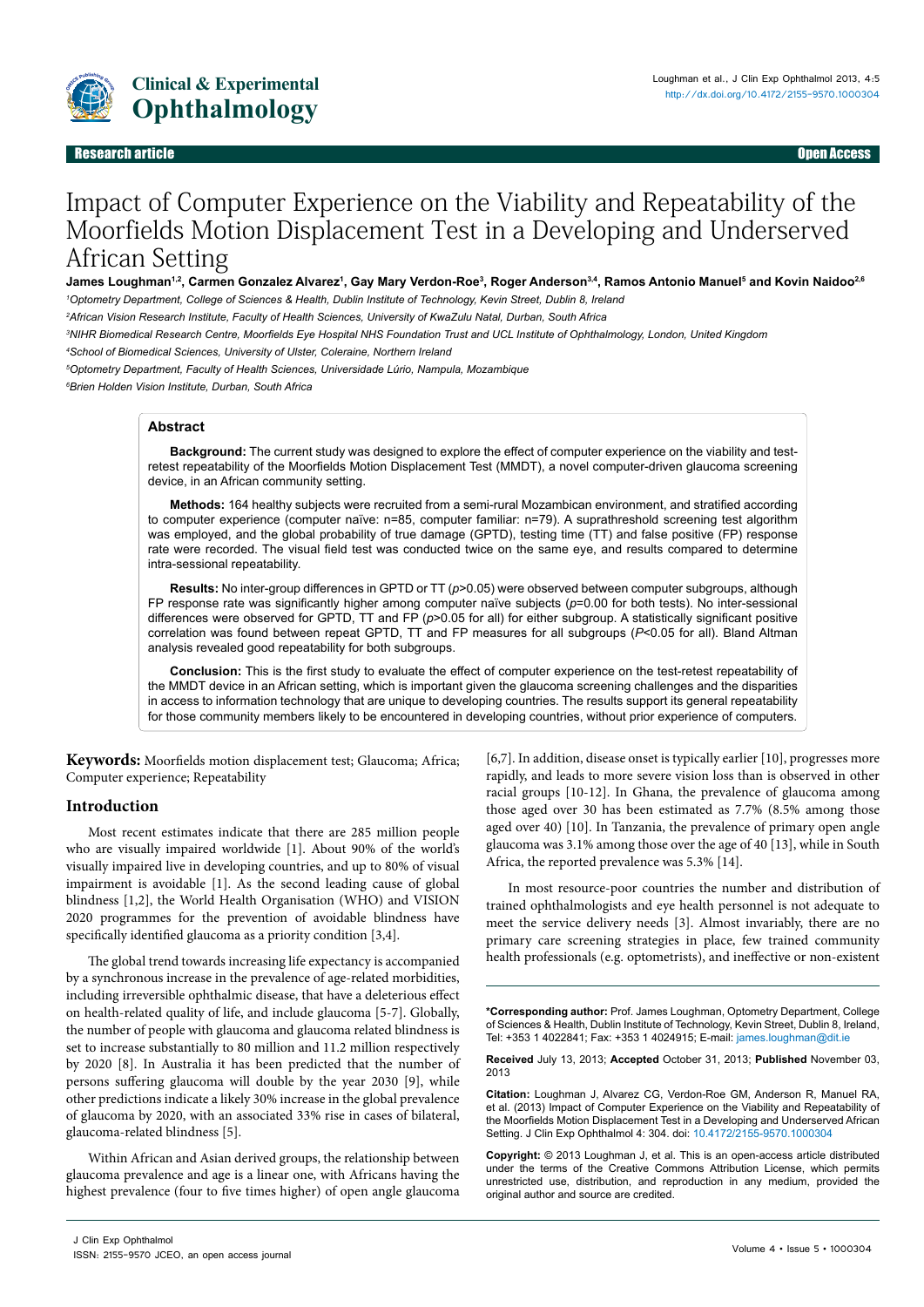public awareness strategies for ocular disease [3]. Furthermore, the lack of equipment and other resources requires the centralisation of those services that are available, which renders eye health interventions inaccessible to the majority [15]. The combined effects of such contextual barriers to equitable eye health services include a failure to detect and treat glaucomatous disease for the vast majority of cases (likely very close to 100%, compared to the estimated 50% undiagnosed rate in developed countries), and high prevalence of unilateral and bilateral blindness at the time of presentation and disease detection [16,17].

The Moorfields Motion Displacement Test (MMDT) is a novel computer-based glaucoma screening device, designed for community screening in developing countries. The test employs vertical white line stimuli (124 cd/m<sup>2</sup>) at 31 test locations, each designed spatially to correspond to Humphrey 24-2 programme test locations. The locations are scaled by estimates of retinal ganglion cell density and selected using the Garway-Heath anatomical map [18,19]. Stimuli are presented continuously throughout the test, against a grey background (10 cd/ m2 ), giving a Weber contrast ratio of 11.4.

The MMDT is a hyperacuity stimulus [20], presented at constant high contrast and has been shown to be more resistant to cataract than standard automated perimetry [21]. Uncorrected refractive error, including presbyopia, represents the most significant cause of visual impairment globally, largely as a consequence of the paucity of refractive services in developing countries [2,22]. Traditional perimetric techniques are known to be affected by uncorrected refractive error [23,24]. The MMDT, however, has been designed, through the specific sizing of the four central stimuli, to be resistant to the effects of defocus, which would suggest that it can be used reliably in the presence of uncorrected refractive error, in the range of +4.5 DS to -6.0 dioptres.

The current MMDT offers an affordable and portable community glaucoma case-finding technology that could be implemented by suitably trained community healthcare workers, and thereby addresses some of the health inequality issues described herein. As a computerdriven technology, the current study was designed to investigate the effect of computer experience on MMDT applicability and repeatability within a semi-rural African setting.

#### **Materials and Methods**

#### **Subjects**

Subjects were recruited from different communities in the Nampula region of Northern Mozambique. One hundred and sixty four subjects (male=87; female=77), aged 18 to 56 (mean age  $31 \pm 11$  years), were recruited to partake in the study. Informed consent was obtained from all participants, and the study was conducted in accordance with the Tenets of the Declaration of Helsinki. Participants were recruited at Lúrio University (staff and students), the Nampula central hospital (staff and clinic attendees), three local primary schools (school teachers) and the surrounding rural communities of Mutaunha and Muatala. Inclusion criteria for the study were minimum age of 18 years, unaided visual acuity of logMAR 0.3 (6/12) or better, normal ocular health, no history of ocular disease or treatment. Visual acuity was assessed using a Bailey-Lovie logMAR test chart at a four-metre test distance. Normal ocular health was determined by ophthalmoscopic examination and self-report.

Subjects were stratified into one of two subject groups: a computerfamiliar group (n=79), comprised of individuals engaged in regular study-related, recreational and/or occupational computer use, and a computer-naive group (n=85), comprised of individuals with no prior exposure to, or experience of, computer use.

#### **The Moorfields motion displacement test**

The MMDT enhanced suprathreshold screening algorithm (ESTA) 99.5 program (software version 1.7.0) was used for this study. The ESTA 99.5 program presents displacements at the 99.5 centile, according to normative values derived in the UK from a population familiar with modern technology. ESTA applies a spatial filter and multisampling techniques [25-28], and calculates an index of the Global Probability of True Damage (GPTD). The PTD for the 31 individual test locations (PTD value range 1 to 100) are summed and expressed as a quotient of 100, where higher GPTD values represent a greater probability of damage (GPTD value range=0.31 to 31). Test reliability is determined by computation of the false positive (FP) response rate, with FPs categorised as responses made during the first 180 milliseconds following a stimulus presentation (MMDT Pandora response algorithm version 1). The pass-fail and reliability criteria, recommended by the developers from retrospective analyses of prior data, are a GPTD  $\geq 3$ , and FP response rate ≤15%. In addition, a difference of ≥3 on the GPTD between repeat tests was adopted as a cause for exclusion on the basis of poor reliability.

One eye was selected for each subject, typically the eye with better visual acuity, or through random selection in cases of equal acuity and where both eyes met the study inclusion criteria. In all cases, subjects were tested without the use of spectacles, as these are generally inaccessible in developing African countries. The test distance of 30 centimetres was maintained by a dedicated collapsible chin and forehead rest and laptop mount. Stimuli were presented on a laptop (Lenovo T520i) screen. The device and test task was verbally explained in their native language (Portuguese), and each participant undertook a maximum of three MMDT preliminary sessions (12 stimulus presentations) to demonstrate understanding of the task. Subjects were required to fixate a central white spot for the duration of the test, and to click the computer mouse each time a line stimulus was seen to move. Subject fixation was monitored visually by the examiner throughout the test, with verbal reinforcement to maintain central fixation used as required. The test was repeated, after a five minute interval, on completion of the baseline test, in order to assess intra-sessional test repeatability. Test time (TT), FP response rate and the ESTA GPTD index values were recorded from the graphical output provided by the device software.

The test was administered indoors, under naturally dim illumination conditions (as would be typical in community settings in developing countries, often without electricity or adequate means to fully control illumination). Room illumination was not specifically measured, but every effort was made to source test rooms with approximately similar illumination conditions across test locations, without any direct glare source on the test screen. The laptop was fully charged prior to each test session, and operated in battery mode with power saving options turned off to maintain standard luminance settings (the device incorporates a warning display which activates should motion displacement speed reduce in low battery conditions).

The statistical software package SPSS (version 18) was used for the analyses (SPSS Inc., Chicago, IL, USA). The Kolmogorov-Smirnov test was used to test for normality. Independent samples Mann-Whitney U-tests were used to test for differences between computer subgroups. Wilcoxon Signed Rank tests were used to test for differences in performance between repeat measures. Spearman's Rank correlation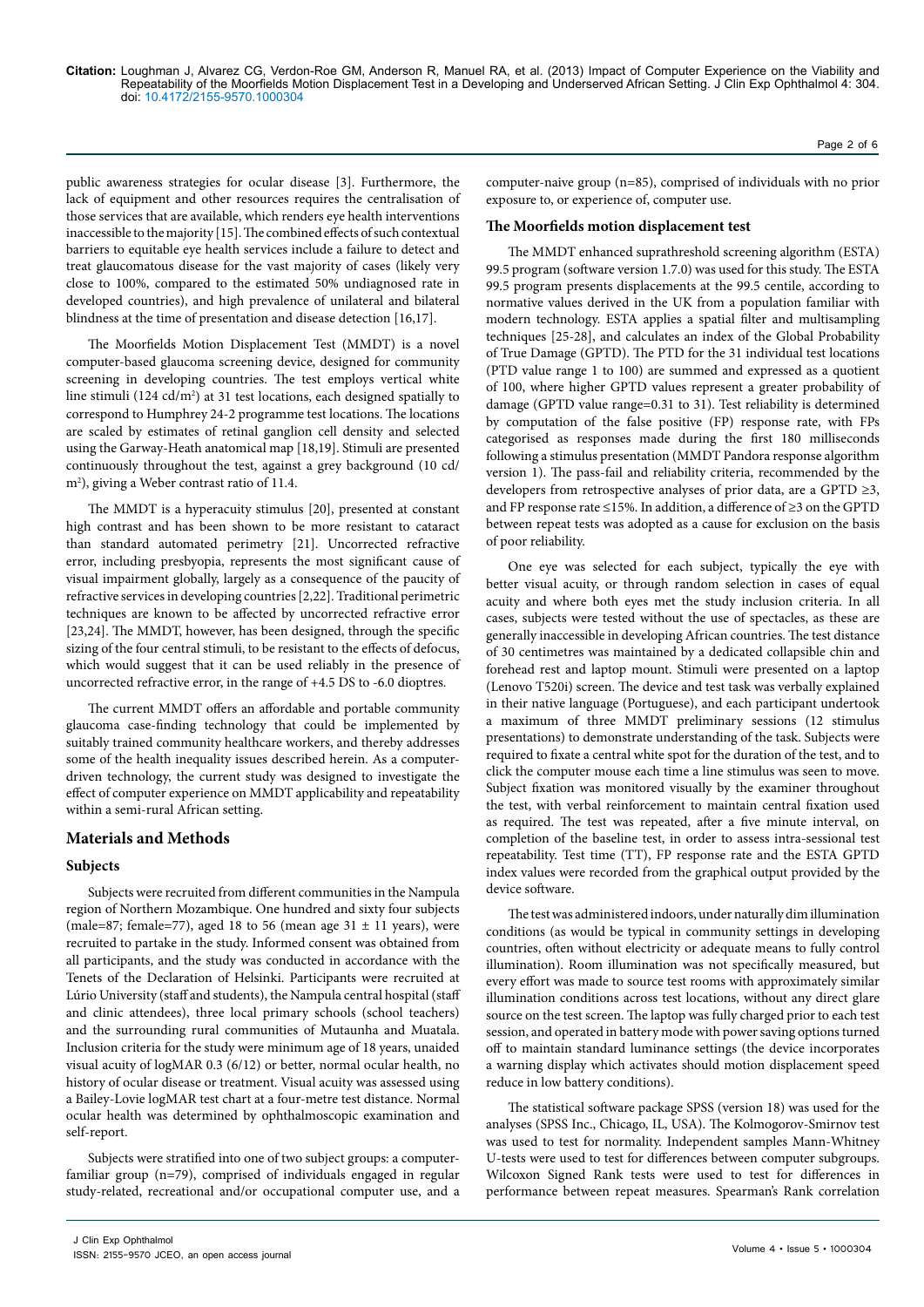coefficients were calculated to investigate the relationship between repeat measurements. Bland–Altman analysis and plots, as well as the limits of agreement, were used to quantify the agreement between repeat measures [29]. Test-retest repeatability was expressed as a coefficient of repeatability, calculated as the standard deviation of the mean difference between measurements and multiplied by 1.96. A five percent significance level was used throughout the analysis.

#### **Results**

All 164 participants gave a positive indication of their understanding of the task, and successfully completed the task demonstration. Of the 164, however, 18 subjects were deemed not to have performed the actual tests reliably, on the basis of the MMDT ESTA FP rate >15% (n=16: computer-familiar=2; computer-naïve=14), or GPTD difference >3 between repeat measures (n=2, both computer-naive). The remaining 146 subjects were included in the device/screening false positive rate analysis. Two further computer-naïve subjects were excluded from subsequent inter-group and repeatability analysis on the basis of GPTD values >3 (the normative GPTD screening cut-off point provided by the MMDT developers, such subjects exceed the fail criterion threshold) on both tests, leaving a total of 144 subjects eligible for analysis [computerfamiliar, n=77 (male=49, female=28); computer-naïve, n=67 (male=38, female=29)].

#### **Screening device false positive rate**

Of the 146 participants deemed to be in good ocular health by self report and ophthalmoscopic examination, five subjects (2 computerfamiliar; 3 computer-naïve) demonstrated initial GPTD values in excess of the normative cut-off GPTD value of 3.0 at the baseline test, yielding a baseline screening presumed false positive rate of 3.4% (the percentage of subjects who failed the test at the chosen GPTD criterion level, but were deemed, by ophthalmoscopy, not to suffer glaucoma). On repeat testing, only two of those subjects (both computer-naïve) exhibited GPTD values above 3.0, thereby failing both baseline and repeat tests, yielding an overall presumed screening false positive rate for the device of 1.2% when those exhibiting poor reliability (FP response rates in excess of 15%) were excluded, and repeat testing was included in the screening protocol for those failing the baseline test. The concordance between missed points on the baseline and repeat tests for these two subjects, however, was poor, indicating that the defects



| <b>Test Parameter</b> | Computer-Familiar<br>Computer-Naïve |                     | <b>Mann-Whitney</b><br>U-test |
|-----------------------|-------------------------------------|---------------------|-------------------------------|
|                       | Median (range)                      | Median (range)      | p value                       |
| <b>GPTD baseline</b>  | $0.31(0.31-3.93)$                   | $0.31(0.31-3.30)$   | 0.47                          |
| <b>GPTD</b> repeat    | $0.31(0.31-3.11)$                   | $0.31(0.31 - 2.80)$ | 0.97                          |
| FP baseline (%)       | $0.00(0-9)$                         | $0.00(0-12)$        | 0.01                          |
| FP repeat (%)         | $0.00(0-5)$                         | $0.00(0-11)$        | 0.00                          |
| TT baseline (secs)    | 105 (89-218)                        | 107(87-269)         | 0.33                          |
| TT repeat (secs)      | 103 (90-195)                        | 103 (90-221)        | 0.47                          |

Page 3 of 6

GPTD: Global Probability of True Defect; FP: False Positive; TT: Test Time; SD: Standard Deviation.

**Table 1:** Test performance measures stratified according to computer experience, including Mann-Whitney U test comparison of performance between groups.

|                                        | <b>Computer-Familiar</b>                  |                                  | <b>Computer-Naïve</b>                     |                                  |
|----------------------------------------|-------------------------------------------|----------------------------------|-------------------------------------------|----------------------------------|
|                                        | Wilcoxon<br>signed rank<br>test (p value) | Spearman rank<br>correlation (R) | Wilcoxon<br>signed rank<br>test (p value) | Spearman rank<br>correlation (R) |
| <b>GPTD</b>                            | 0.14                                      | $0.55(p=0.00)$                   | 0.11                                      | $0.32(p=0.01)$                   |
| <b>False positive</b><br>response rate | 0.05                                      | $0.23(p=0.04)$                   | 0.95                                      | $0.24(p=0.04)$                   |
| <b>Test time</b>                       | 0.08                                      | $0.73(p=0.00)$                   | 0.25                                      | $0.59(p=0.00)$                   |

GPTD: Global Probability of True Defect.

**Table 2:** Comparison of baseline and repeat performance measures stratified according to computer experience.

cannot be assumed to indicate the presence of glaucoma (it should be noted, however, that participants were not subjected to a rigorous glaucoma assessment as standard tonometry and perimetry or other devices were unavailable, so the possibility of glaucoma cannot be fully discounted, hence the term "presumed false positive" is used).

#### **Inter group analysis**

Kolmogorov-Smirnov testing revealed a skewed, non-normal, distribution for each of the test variables, and as a consequence, nonparametric statistical tests were employed throughout the analysis. There was no statistically significant difference in sex distribution between groups (*p=*0.12). There was, however, a statistically significant age difference between groups (*p*=0.01), with computer-familiar subjects tending to be younger (median age=28, range=18 to 54), compared to the computer-naïve group (median age=34, range=18 to 56). There was no effect of age, however, on test performance, which displayed a weak and non-significant correlation (Spearman Rank test) with baseline and repeat GPTD ( $R=0.04$  and  $0.06$ ;  $p=0.77$  and  $0.64$  respectively – see Figure 1), TT (R=0.14 and 0.19; *p*=0.27 and 0.15 respectively) and FP response rate (R=0.10 and 0.19; *p*=0.45 and 0.14 respectively).

Furthermore, analysis of computer-naïve subjects, stratified into two age groups, those age 35 and under (n=35; likely non-presbyopic) and those age 36 and over (n=32; likely early to moderate presbyopia), revealed no significant difference in baseline and repeat GPTD (*p*=0.99 and 0.78 respectively), TT (*p*=0.72 and 0.11 respectively) and FP measures (*p*=0.99 and 0.28 respectively) between groups (Mann-Whitney U-test). Distribution inequalities in the computer familiar group (35 and under, n=67; 36 and over, n=10) rendered similar age stratified comparison meaningless for that group (Figure 1).

The GPTD, TT and FP values for baseline and repeat tests, stratified according to prior computer use, are presented in Table 1. Independent samples Mann-Whitney U-tests revealed no significant differences in GPTD, for baseline or repeat measures, between those familiar with and those naïve to computer use. Similarly, no significant differences were observed for TT measures between groups. There were, however,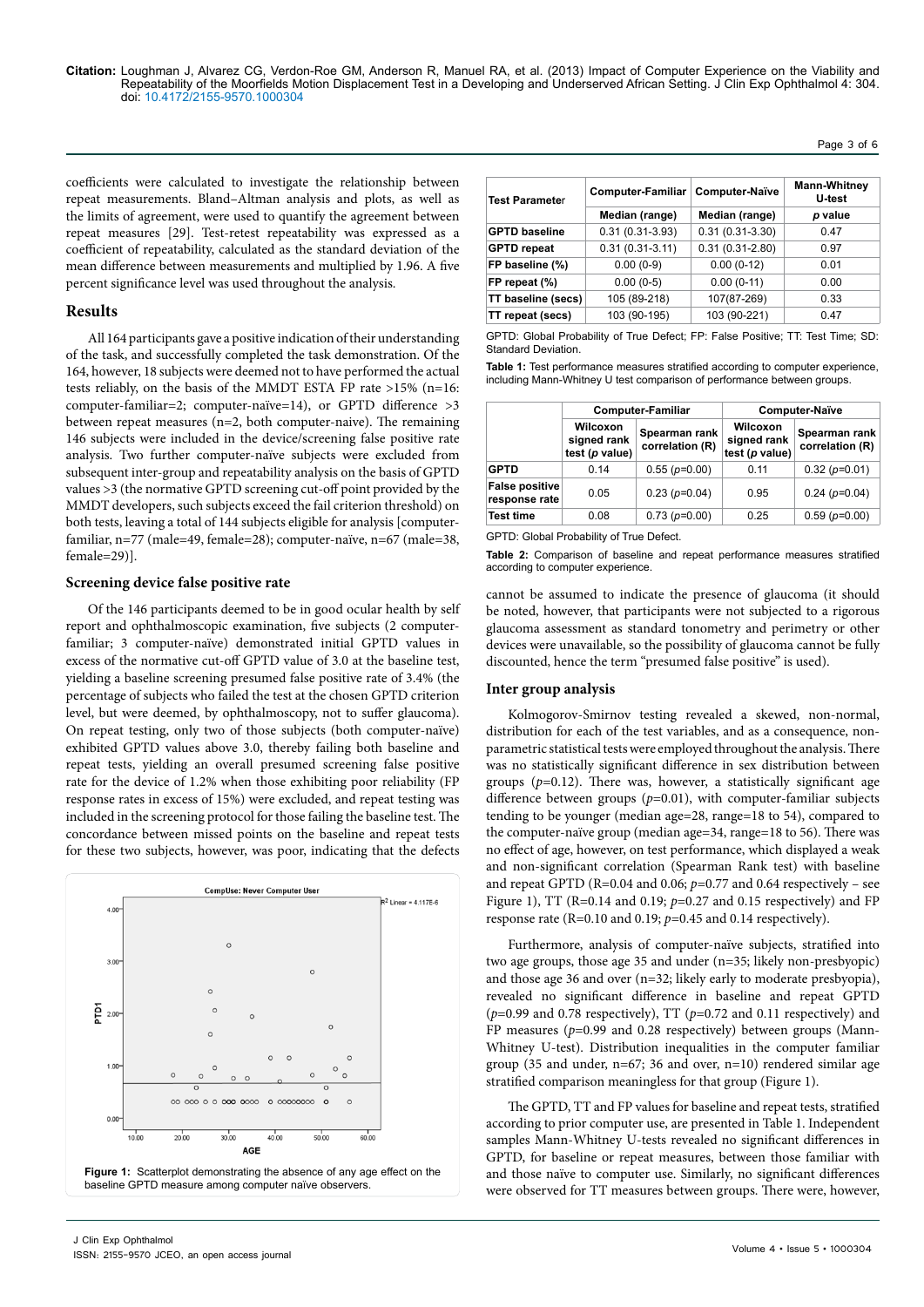Page 4 of 6

statistically significant differences in FP rates between groups on both baseline and repeat measures  $(p<0.01$  for both), with computernaïve subjects demonstrating significantly higher FP response rates compared to those familiar with computers (Table 1). The significant majority of subjects, however, achieved a zero FP response rate in both the computer familiar (89% of subjects) and computer naïve (70% of subjects) groups.

#### **Repeatability analysis**

The Wilcoxon Signed Rank test revealed no statistically significant differences between baseline and repeat GPTD, FP and TT measures across both computer-familiar and computer-naïve groups (Table 2). Moderate and statistically significant Spearman rank correlations were observed for repeat GPTD and TT measures for both groups (Figure





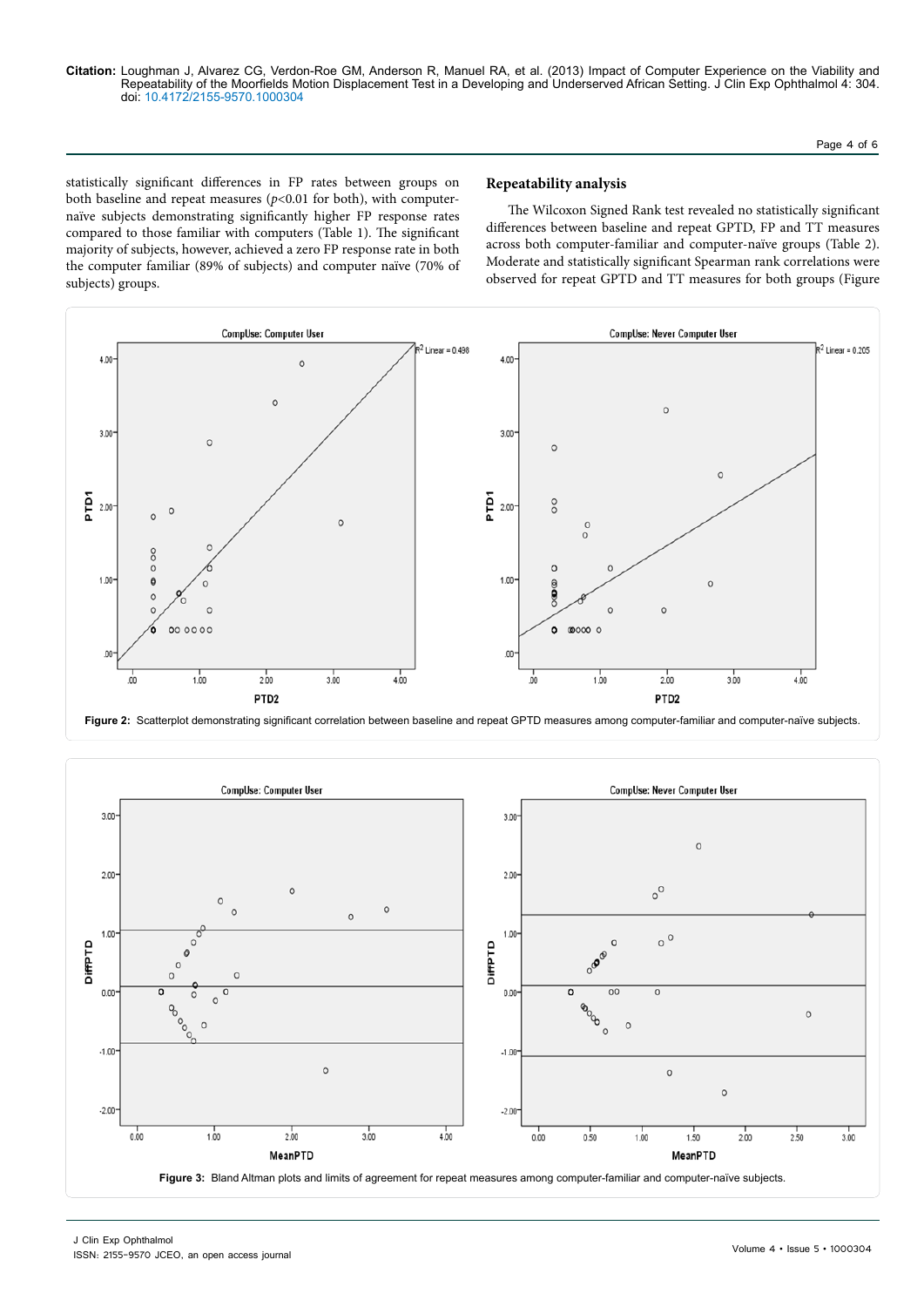2 and Table 2), while FP rates were more weakly, but still significantly, correlated for both groups (Table 2).

Bland-Altman analysis and plots were used to assess intrameasurement agreement between repeat GPTD values. The difference in mean GPTD and limits of agreement between baseline and repeat measures for computer-familiar and computer-naïve groups, are presented in Figure 3.

The coefficient of repeatability for computer-familiar subjects was 0.96, marginally better than that determined for computer-naïve subjects at 1.20. Close to two-thirds of computer-familiar (49/77=64%) and computer-naïve (39/67=58%) subjects achieved perfect inter-test concordance, producing identical GPTD values between the baseline and repeat tests. Additionally, repeat GPTD values were within  $\pm 1$ for 91% and 93% of computer-familiar and computer-naïve subjects respectively, thus indicating generally excellent repeatability across both subject groups, and for the significant majority of individuals, irrespective of computer experience.

#### **Discussion**

The MMDT incorporates a number of design features that potentially enhance its applicability for use in community glaucoma screening programmes in developing countries. The suprathreshold screening algorithm is designed to be efficient, and quick to perform. The average test time across all subjects in the current study was  $113 \pm 27$ ) seconds for the baseline test, and  $110 (\pm 23)$  seconds for the repeat test, and did not differ significantly between computer familiar and computer naïve participants. This is of obvious merit for potential glaucoma screening protocols, likely to involve vast numbers of community attendees given the general inaccessibility of eye-care services.

Although refractive error, including presbyopia, was not the primary focus of the current study, and was not specifically quantified for individual participants, the findings herein do provide further evidence that the MMDT is resistant to the effects of optical defocus. The 144 participants, who successfully completed the test, provided reliable and repeatable results without the aid of optical correction. Although the study entry criteria (minimum visual acuity of logMAR 0.3) eliminated the possibility of including those with significant uncorrected refractive error, the study did include a substantial number of individuals with early to moderate presbyopia (n=42). The observation that test repeatability was equivalent among younger and older participants in the computer naïve group, and that GPTD, TT and FP outcomes showed no relationship with age (the primary factor in presbyopia) is important. The 30 cm test distance employed for the duration of the study did not disadvantage those with presbyopic defocus. Glaucoma and presbyopia remain mutually associated with ageing, and therefore likely to co-exist in the target population for glaucoma screening. Typically, there is little or no access to spectacles for those with presbyopia and other forms of uncorrected refractive error [22], and the resistance of the MMDT to optical defocus is, therefore, of obvious merit in the developing world context. Although the findings of the current study are broadly applicable, future studies should, perhaps, prioritise and seek to extend the experimental analyses to a specifically targeted glaucoma screening population, aged 30 and over (given the earlier onset and shorter life expectancy among the target population in Africa [10].

This is the first study to be conducted using the MMDT in a developing country in Africa. Mozambique, as a country, is ranked 184th out of 187 countries on the Human Development Index by the

United Nations Development Programme [30]. The population of Mozambique if officially just under 24 million and growing rapidly [31], and life expectancy is currently 50.2 years but rising. The eyecare system is severely under-resourced. There are only 15 ophthalmologists, and the first nine optometrists in the country graduate in 2013. Due to the human resource and equipment shortages, eye-care services are centralised and typically only available at provincial hospitals. There is no current opportunistic or planned glaucoma detection system, and there is evidence to suggest that there are currently no operational visual field screeners in the country (unpublished situational analysis report of the International Agency for the Prevention of Blindness 2012, currently being used to draft the next National Eyecare Plan for Mozambique).

The vast majority of the population in Mozambique remain poorly educated. Although primary school education is "compulsory" in law, the mean schooling years of adults is currently as little as 1.2 years [31]. The majority of working adults (unemployment rate 21%) are typically engaged in manual labour, with little or no experience of, or access to, computers. For a computer driven test such as the MMDT, the lack of computer familiarity among the target population poses a potential challenge to the feasibility of the device for population screening and glaucoma detection. The current study is of fundamental importance, therefore, and provides critical evidence as to potential value of the device in terms of its universal applicability in such a challenging and developing environment.

Of the 164 individuals originally recruited, four subjects were excluded on the basis of their GPTD values (either in excess of the GPTD normative value of 3.0, or a GPTD difference between repeat tests in excess of 3.0), while 16 others demonstrated a FP rate in excess of the accepted 15% cut-off. The majority of those excluded were computer naïve, suggesting that the test could prove challenging for up to one quarter of all computer naïve persons. Although each of the excluded individuals verbally confirmed and practically demonstrated their test understanding, it was observed, for the majority of excluded participants, that the source of difficulty was not a lack of understanding of the test, but an inability to effectively use the computer mouse (used as a response button during the test) for the extended period of the test. To optimise the reliability of test results, the study investigators would recommend that a custom designed and simple push button response system, that would require less manual dexterity and coordination, should replace the mouse in future versions of the test.

For the remaining 144 participants, test understanding and performance was entirely satisfactory. Intra-sessional repeatability was clinically acceptable, with the vast majority of subjects achieving closeto or identical repeat test values (for 95% of individuals, the natural variation in GPTD values would be expected to be less than 1.2, even for computer naïve observers). Importantly, performance across all three test-measures was approximately equal among computer-naïve and computer-familiar subgroups. Computer-naïve observers, it seems, are capable of providing MMDT suprathreshold screening (ESTA 99.5) results that are as reliable, as fast and as repeatable as those familiar with computers.

The possible effects of selection bias (i.e. a professional, educated computer-familiar cohort compared to a non-professional, less educated computer-naïve cohort) and age related confounding, perhaps merit brief discussion. Although age differences exist between the two groups, these were not of statistical or clinical significance in relation to test performance. Importantly, the achievement of broadly similar performance levels by the older, less educated computer-naïve group